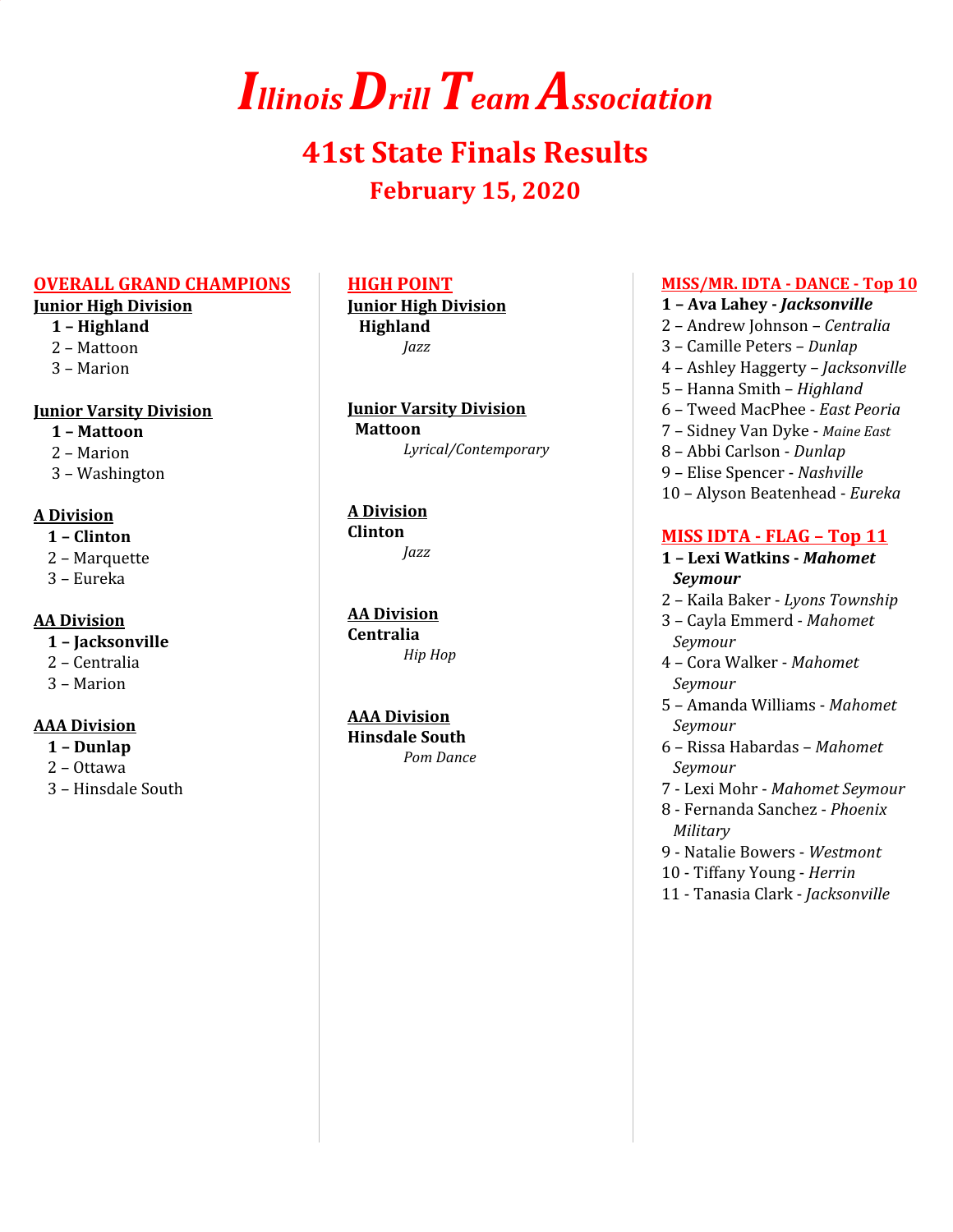### **POM**

### **Junior High Division**

- **– Mattoon**
- Knoxville
- Wesclin
- Charleston
- Akin
- Lincoln

### **Junior Varsity Division**

### **- Mattoon**

- Hononegah

### **A Division**

### **- Quincy Notre Dame**

- Gardner South Wilmington
- Elmwood
- Pittsfield
- Wesclin

### **AA Division**

- **- Lincoln**
- Mattoon
- Herrin

### **POM/DANCE**

### **Junior High Division**

- **– Clinton**
- Trimpe
- Marion
- Jacksonville
- Bloomington
- Dunlap Valley
- Triad
- Parkside
- Eureka
- Eisenhower
- Lincoln
- Dunlap

### **Junior Varsity Division**

- **– Hinsdale South**
- Marion
- Triad

### **A Division**

- **– Clinton**
- Althoff
- Elmwood
- Benton
- DuQuoin
- Dupo
- Roxana
- Pinckneyville
- Maroa Forsyth
- Chester

### **AA Division**

- **– Jacksonville**
- Murphysboro
- Marion
- Highland
- Lincoln
- Centralia
- Charleston

### **AAA Division**

- **– Hinsdale South**
- Dunlap
- Oak Forest
- Lyons Township
- O'Fallon
- Collinsville

### **KICK**

### **Junior High Division**

- **- Marion**
- Germantown Hills
- Dunlap
- Charleston

### **Junior Varsity Division – Marion**

### **A Division**

- **- Knoxville**
- Putnam County

### **AA Division**

- **– Marion**
- Charleston
- Jersey

### **AAA Division**

**– Hinsdale South**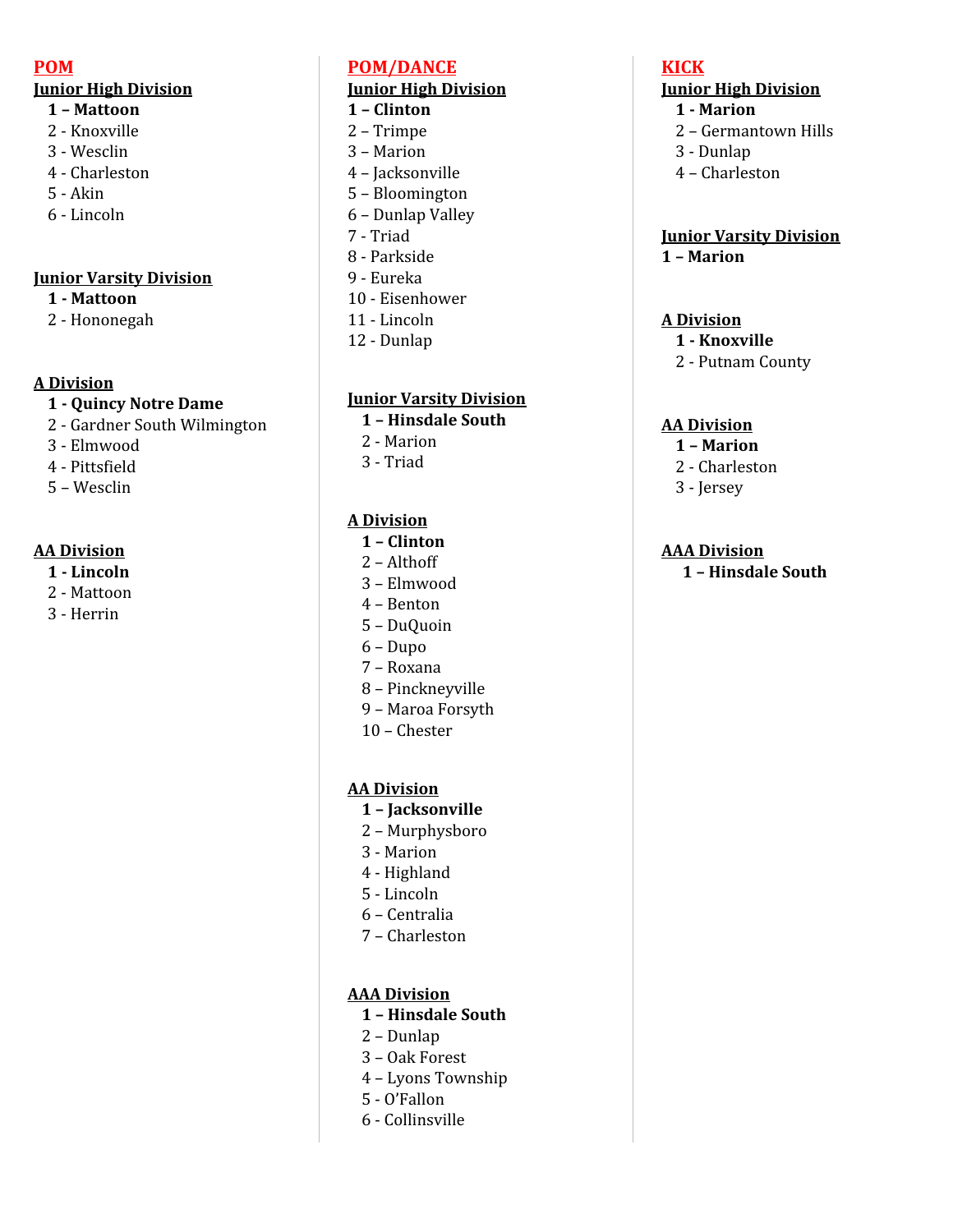### **HIP HOP**

### **Junior High Division**

- **– Trimpe**
- Villa Grove
- Jefferson
- Unity
- Roselle
- Triad
- Troy
- Evans
- Parkside

### **A Division**

### **- Benton**

- St. Joseph/Ogden
- Villa Grove
- DuQuoin
- Dupo

### **AA Division**

- **– Centralia**
- Jersey
- Herrin

### **AAA Division**

- **– Normal Community**
- Thornton Fractional South
- Crete Monee
- Normal West
- Thornton

### **JAZZ**

### **Junior High Division**

- **- Highland**
- Harlem
- Mattoon
- Clinton
- Troy
- Fulton
- Dunlap Valley
- Herrin
- Bloomington
- Charleston
- Dunlap
- Kingsley - Germantown Hills

### **Junior Varsity Division**

- **– Mattoon**
- Washington
- O'Fallon
- Triad

### **A Division**

- **– Clinton**
- Marquette
- Nashville
- Eureka
- DuQuoin
- Pinckeyville
- Althoff
- Gardner South Wilmington
- Teutopolis
- Johnston City
- Carterville

### **JAZZ** *continued*

### **AA Division**

- **– Mattoon**
- Highland
- Triad
- Murphysboro
- Charleston
- Streator
- Peoria Notre Dame

### **AAA Division**

- **– Ottawa**
- Dunlap
- Maine East
- Hinsdale South
- Collinsville
- Oak Forest
- Washington
- Lane Tech
- Hononegah
- Belleville East
- Normal West
- Richwoods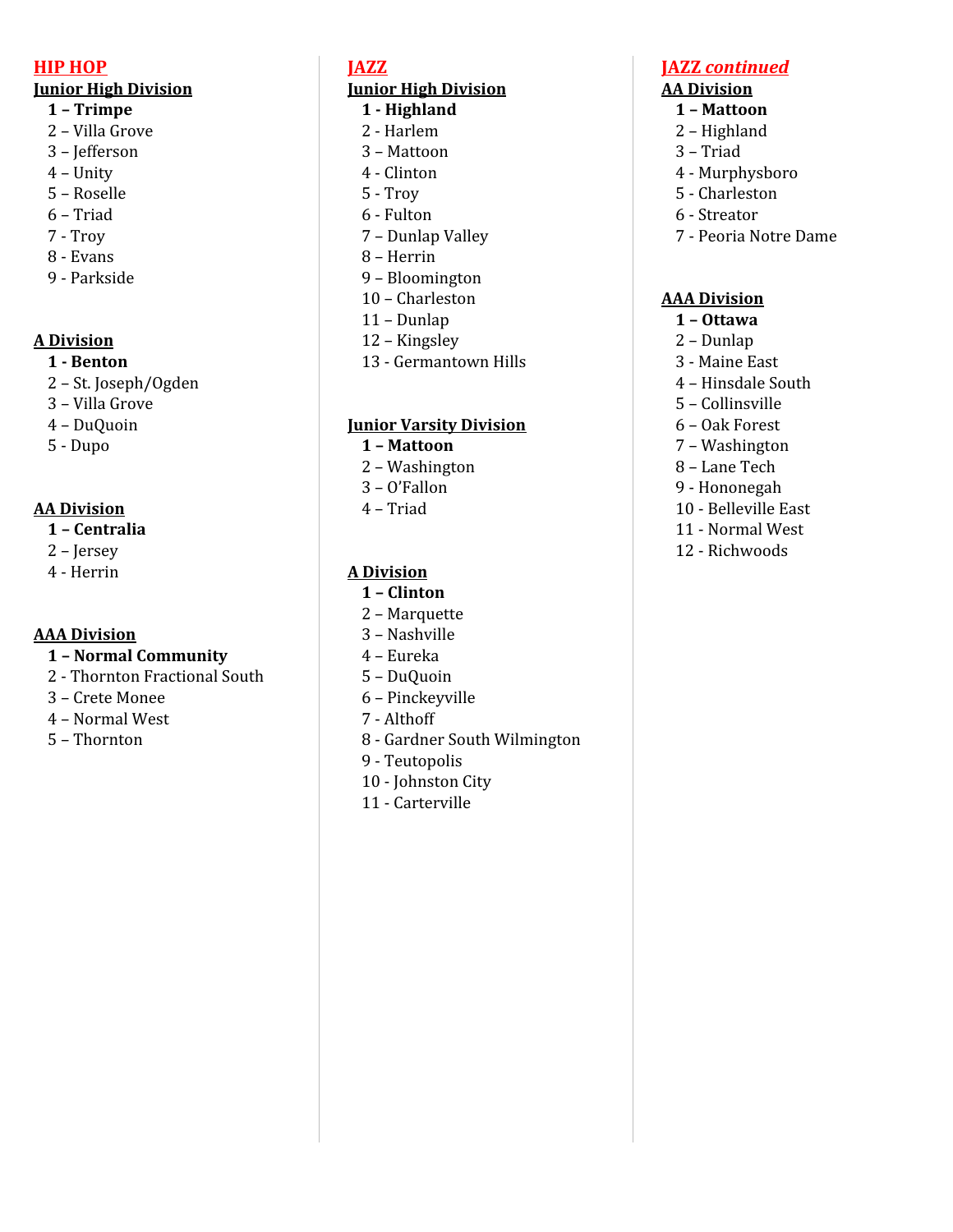### **LYRICAL/CONTEMPORARY**

### **Junior High Division**

### **– Highland**

- Clinton
- Marion
- Harlem
- Trimpe
- Mattoon
- Troy
- Kingsley
- Roselle
- Germantown Hills
- Eureka
- Evans

### **Junior Varsity Division**

### **– Mattoon**

- Lyons Township
- Washington
- O'Fallon

### **A Division**

- **– Clinton**
- Eureka
- Marquette
- Seneca
- St. Joseph Ogden
- Maroa Forsyth
- Althoff
- Illini West
- West Hancock
- Nashville

### **LYRICAL/CONTEMPORARY** *continued*

### **AA Division**

- **- Jacksonville**
- Mattoon
- Triad
- Highland
- Marion
- Lincoln

### **AAA Division**

### **– Lyons Township**

- Ottawa
- Washington
- Edwardsville
- O'Fallon
- Normal Community
- Belleville East
- Bloomington

### **PRODUCTION**

#### **A Division – Eureka**

### **TALL FLAG**

**Junior High Division - Akin**

#### **A Division - Gardner South Wilmington**

### **AA Division**

- **- Marion**
- Herrin

### **AAA Division**

**– Lyons Township**

### **LYRICAL FLAG**

### **AA Division**

- **– Herrin**
- Mahomet Seymour
- Marion
- Jacksonville
- Charleston
- Urbana

### **COLOR GUARD**

### **AA Division**

- **- Mahomet Seymour**
- Paris